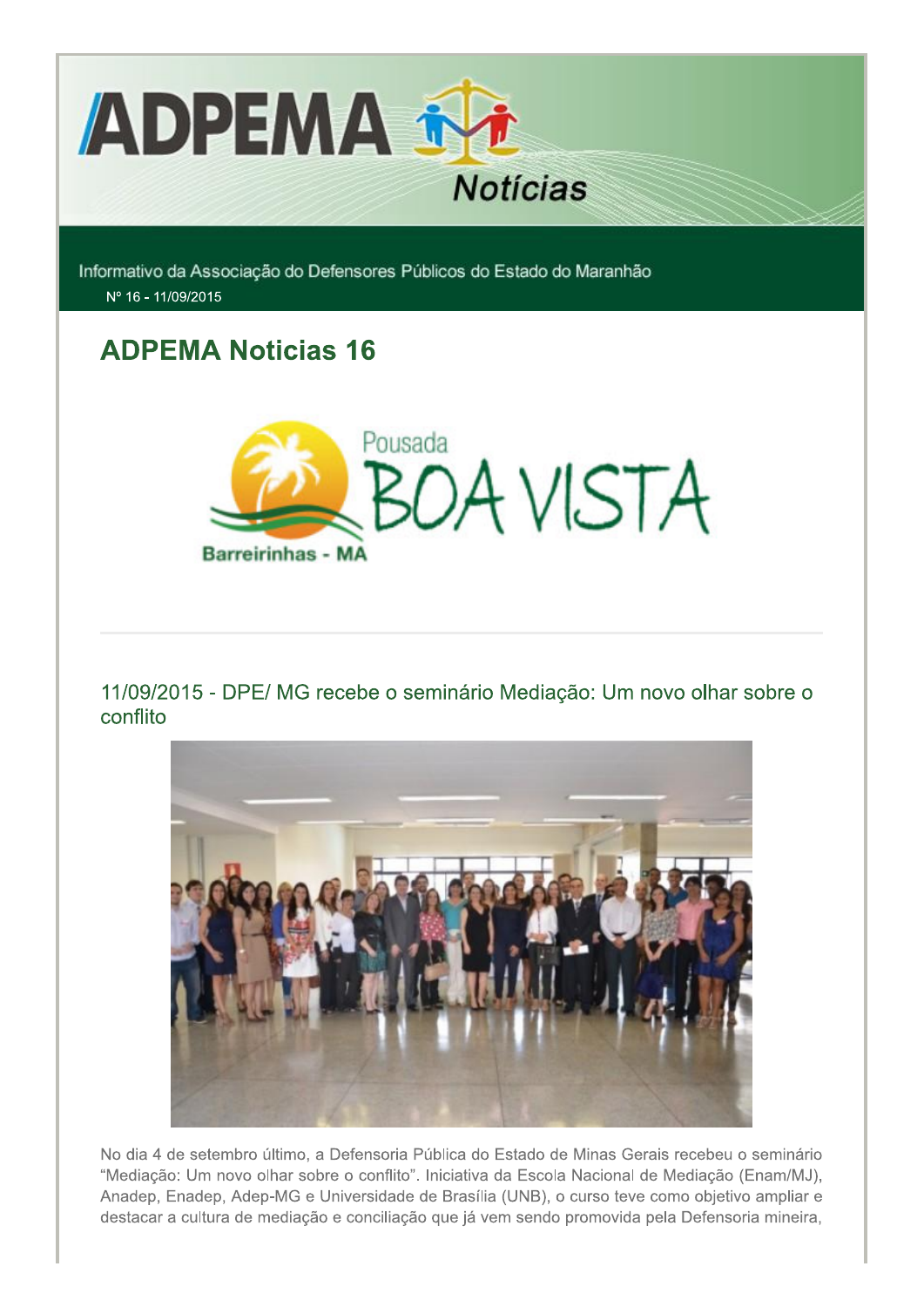além de sensibilizar o público e apresentar as particularidades do curso "Fundamentos da Mediação para a Defensoria Pública".

A Defensora Pública Francis de Oliveira Rabelo Coutinho, coordenadora do projeto Mediacão de Conflitos no Ambiente Escolar (Mesc) abriu os trabalhos, apresentando Gabriel Emanuel Ferreira de Almeida, ex-aluno da EE Deputado Renato Azeredo, que representa um exemplo do resultado positivo da mediação no ambiente escolar. Atualmente soldado da Aeronáutica, Gabriel fez uma apresentação instrumental executando duas peças no violino.

Em sua fala, a Defensora Pública Geral Christiane Neves Procópio Malard destacou o interesse da Instituição no tema estudado. "A mediação vem sendo discutida na Defensoria mineira e já tivemos um curso de nove meses em que diversos defensores públicos foram capacitados. Nosso desafio hoje é expandir a mediação. Com o novo CPC, o desafio aumentará, a mediação passará a ser regra e o defensor terá um papel fundamental. A Defensoria de Minas Gerais se destaca por sua atuação extrajudicial e a Instituição está construindo um modelo de mediação. Estamos aqui hoje refletindo sobre o tema, motivando os defensores públicos a pensarem em novas formas de solucionar conflitos. Na mediação, o assistido é ao mesmo tempo coautor do conflito e corresponsável pela sua solução e nossa reflexão deve passar pelo questionamento: o que queremos para nossos assistidos? Devemos buscar seu empoderamento e sua emancipação".

A coordenadora de capacitação, Hellen Caires Teixeira Brandão, destacou que, entre todas as capacitações já realizadas na Defensoria Pública neste ano, talvez a mediação seja a maior necessidade atual do ser humano. "A mediação é necessária não somente no trabalho, mas também no dia a dia, nas nossas relações", afirmou. A coordenadora agradeceu as participações das palestrantes, dos parceiros e apoiadores do seminário, dos defensores públicos da Capital e interior e servidores.

O presidente da Adep-MG, Eduardo Cyrino Generoso, destacou que a realização do seminário é a concretização de uma meta das associações estaduais implementada pela Associação Nacional e pela Escola Nacional dos Defensores Públicos. Para Generoso, a mediação é fundamental para a paz social.

Representando o presidente da Anadep, Joaquim Neto, o diretor de Articulação Social, Heitor Lanzellotti Baldez, destacou a importância do curso, que tem por finalidade incentivar a mediação nas defensorias estaduais e afirmou que a mediação não deve ficar restrita à atuação profissional, e sim levada para a vida de cada um.

#### 10/09/2015 - ADPEMA firma novos convênios com hotéis



A Associação dos Defensores Públicos do Estado do Maranhão (ADPEMA) traz excelentes novidades para seus associados. Entre elas, é o convênio celebrado com a Rede Forte Hotéis, com descontos em pousada na cidade de Barreirinhas e também com a Rede BHG.

A Pousada Boa Vista está situada a 4 km do centro de Barreirinhas, cidade Portal dos Lençóis Maranhenses, com uma agradável área verde, oferecendo um ambiente aconchegante e atendimento personalizado. As opções de descontos variam entre 10% a 15% por temporada. O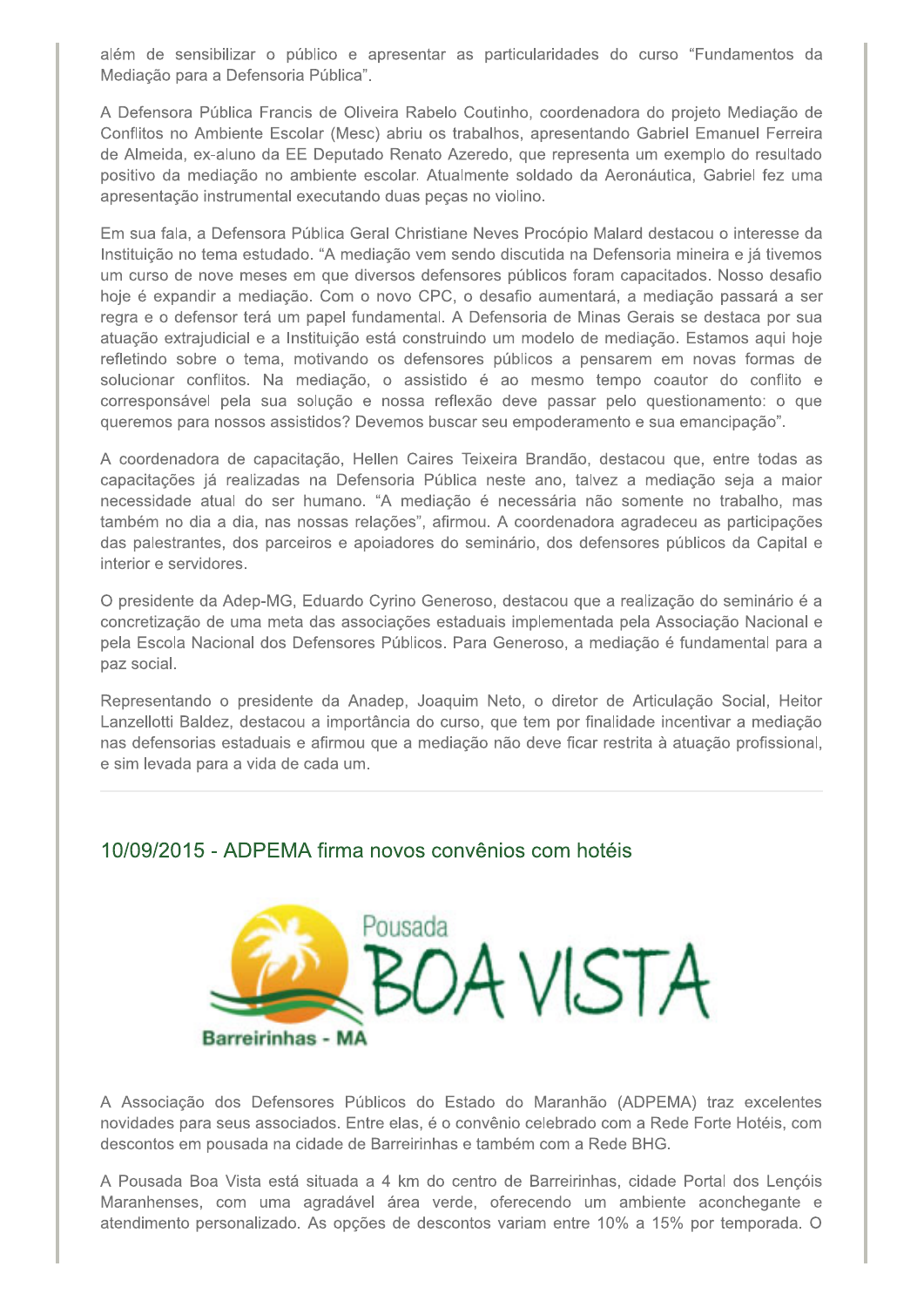desconto de 10% será realizado somente em feriados com as opções de acomodações de standard e superior (ala nova).

Para mais informações entre em contato através do telefone: (98) 987309001 / (98) 981760969 / (98) 991959001 ou reservas@pousadaboavista.com.br.

A ADPEMA também fechou excelentes descontos com hotéis da Rede BHG nos Estados do Maranhão e Pará. No Maranhão, podemos citar os hotéis Solare Suites American, Solare Suites Number One, Tulip Inn Bellagio, Tulip Inn Praiabella Hotel, Soft Inn São Luis e Gran Solare Lençóis Resort, este último em Barreirinhas. Já em Belém/PA, os descontos são nos hotéis Golden Tulip Belém, Tulip Inn Nazaré, Tulip Inn Batista Campos, Tulip Inn Hangar, Soft Inn Hangar e Soft Inn Batista Campos.

Os valores de acomodação variam entre R\$119 a R\$454 nos hotéis maranhenses, e R\$368 a R\$564 no Pará.

Veia ainda os nossos outros convênios ADPEMA no site: www.adpema.com.br no link Convênios.



### 10/09/2015 - Defensor Público do MA discute conflitos fundiários urbanos em **Brasília**

O defensor público titular do Núcleo Regional da DPE/MA, em São José de Ribamar e associado ADPEMA, Cosmo Sobral da Silva, participou de diversas reuniões da Comissão Especial do Direito Social à Moradia e Questões Fundiárias do Colégio Nacional de Defensores Públicos-Gerais (Condege), em Brasília. Em dois dias de evento, foram debatidos temas como conflitos fundiários urbanos, o Programa Minha Casa Minha Vida e o recrudescimento dos conflitos pela posse da terra, da moradia e da habitação.

No primeiro compromisso, na capital federal, o defensor falou sobre um dos problemas que atingem o Maranhão, especialmente o município de São José de Ribamar, que reúne o maior número de mandados de manutenção e reintegração de posse pendentes de cumprimento no estado. "Tratamos de diversos problemas, sobretudo aqueles pertinentes ao contexto atual no Maranhão. Sugeri a realização de uma audiência pública com a participação do Conselho Nacional de Justiça e representantes do Ministério da Justiça, bem como órgãos do Sistema de Justiça Estadual. A ideia foi acatada e vamos encaminhar a solicitação por ofício, nos próximos dias", disse Cosmo Sobral.

Durante a reunião, que contou com a presença do secretário de Reforma do Judiciário, Marcelo Veiga, foi abordada, também, a questão indígena e quilombola, onde ficou acertada a criação de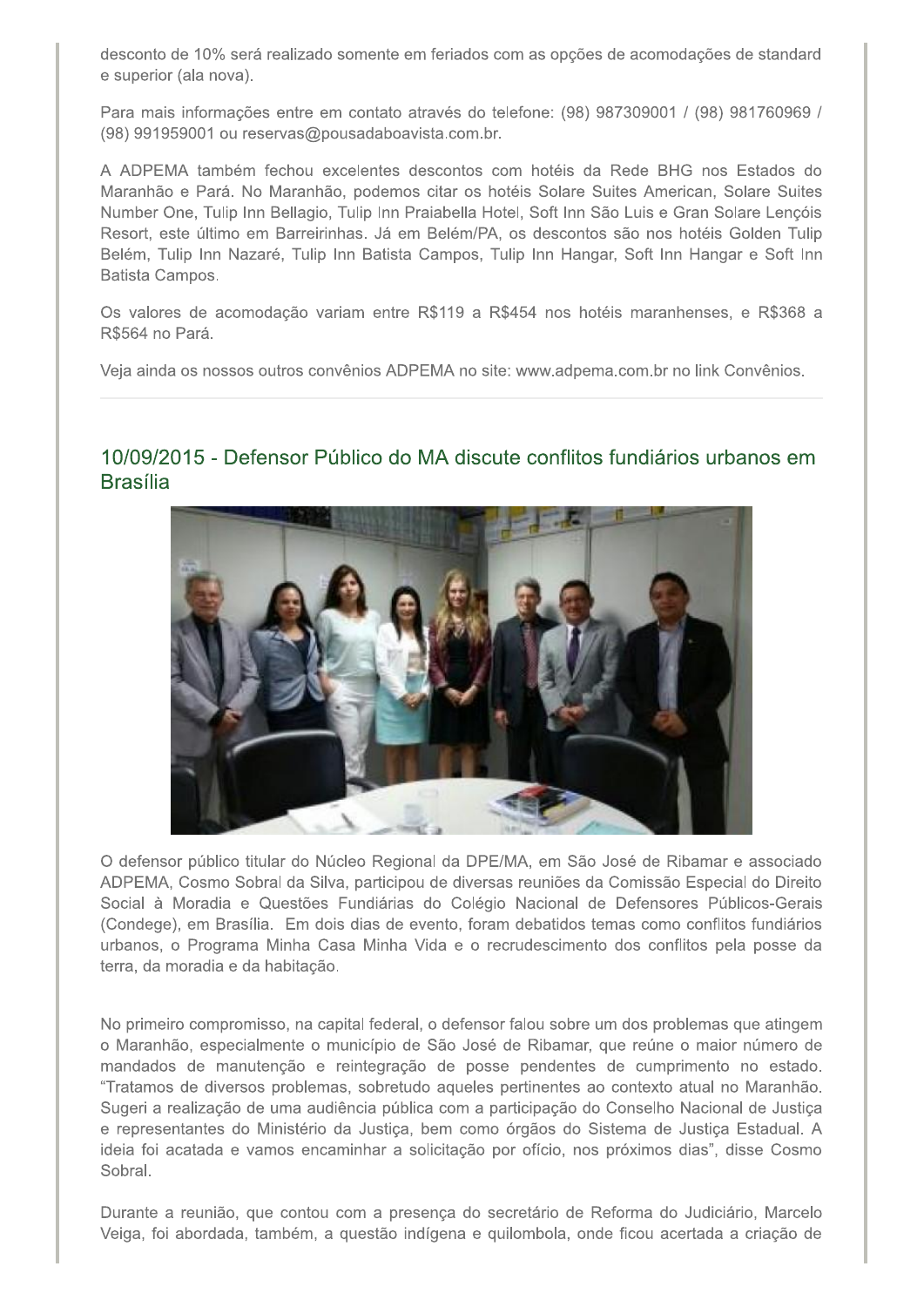um Grupo de Trabalho no âmbito da Secretaria de Reforma do Judiciário para estudar o assunto e tirar medidas concretas de articulação com outros poderes para enfrentar o problema.

Já a discussão sobre o Programa Minha Casa Minha Vida aconteceu na presença da secretária Nacional de Habitação, Inês Magalhães, e da diretora de Urbanização e Assentamento, Alessandra D'Avila. Além deste tema, tratou-se da necessidade de um projeto federativo de regularização fundiária. Ainda foi colocado na reunião que o Maranhão firmou termo de cooperação técnica com a Secretaria do Patrimônio da União visando desenvolver um projeto de regularização fundiária em todo o solo maranhense.

No último dia, a reunião aconteceu na Secretaria Geral da Presidência da República, no Palácio do Planalto, com a Comissão Intersetorial de Mediação de Conflitos Fundiários Urbanos e com representantes da Ouvidoria Nacional de Direitos Humanos, Ministério da Justiça e das Cidades. Mais uma vez o problema dos conflitos em São José de Ribamar foi abordado e, segundo Cosmo Sobral, "ficou acertada a realização de uma oficina nacional para discutir o problema, em outubro, na capital federal.

Fonte: ASCOM/DPE

## 10/09/2015 - Audiência de Custódia e o Processo Penal Brasileiro fala sobre implementação da audiência de custódia no Brasil



Falar sobre Audiência de Custódia consiste em pensar acerca do ato de guardar, proteger. Como forma de reflexão sobre o tema, o Defensor Público Federal (DPU/AM), Caio Paiva, em seu livro "Audiência de Custódia e o Processo Penal Brasileiro" destaca questões como a prisão, direitos humanos e uma teoria do processo penal que defende o caminho necessário para a aplicação da pena.

De acordo com o autor, a implementação da audiência de custódia no Brasil, embora tardia, é uma vitória dos Direitos Humanos, um raro momento de sensatez político criminal do nosso país. No livro, de referência nacional no tema, são destacadas ainda as finalidades do processo de audiência de custódia como o ajuste do processo penal brasileiro aos Tratados Internacionais de Direitos Humanos e a prevenção da tortura policial, assegurando, pois, a efetivação do direito à integridade pessoal das pessoas privadas de liberdade.

Caio Paiva ressalta que durante sua atuação defrontou-se com diversos desafios. "Não sou um 'observador imparcial' do encarceramento. Em diversos casos que atuei, quando visitava a pessoa encarcerada na unidade prisional, voltava com uma impressão tão simples quanto desafiadora: se o Ministério Público e o juiz vissem essa pessoa, conversassem alguns minutos com ela, acreditariam em mim quando postulo a sua liberdade. O que me motivou a escrever um livro sobre a audiência de custódia, portanto, foi contribuir para superarmos a 'fronteira do papel'", esse sistema puramente cartorial, para caminharmos rumo à humanização da jurisdição penal.", declara o defensor.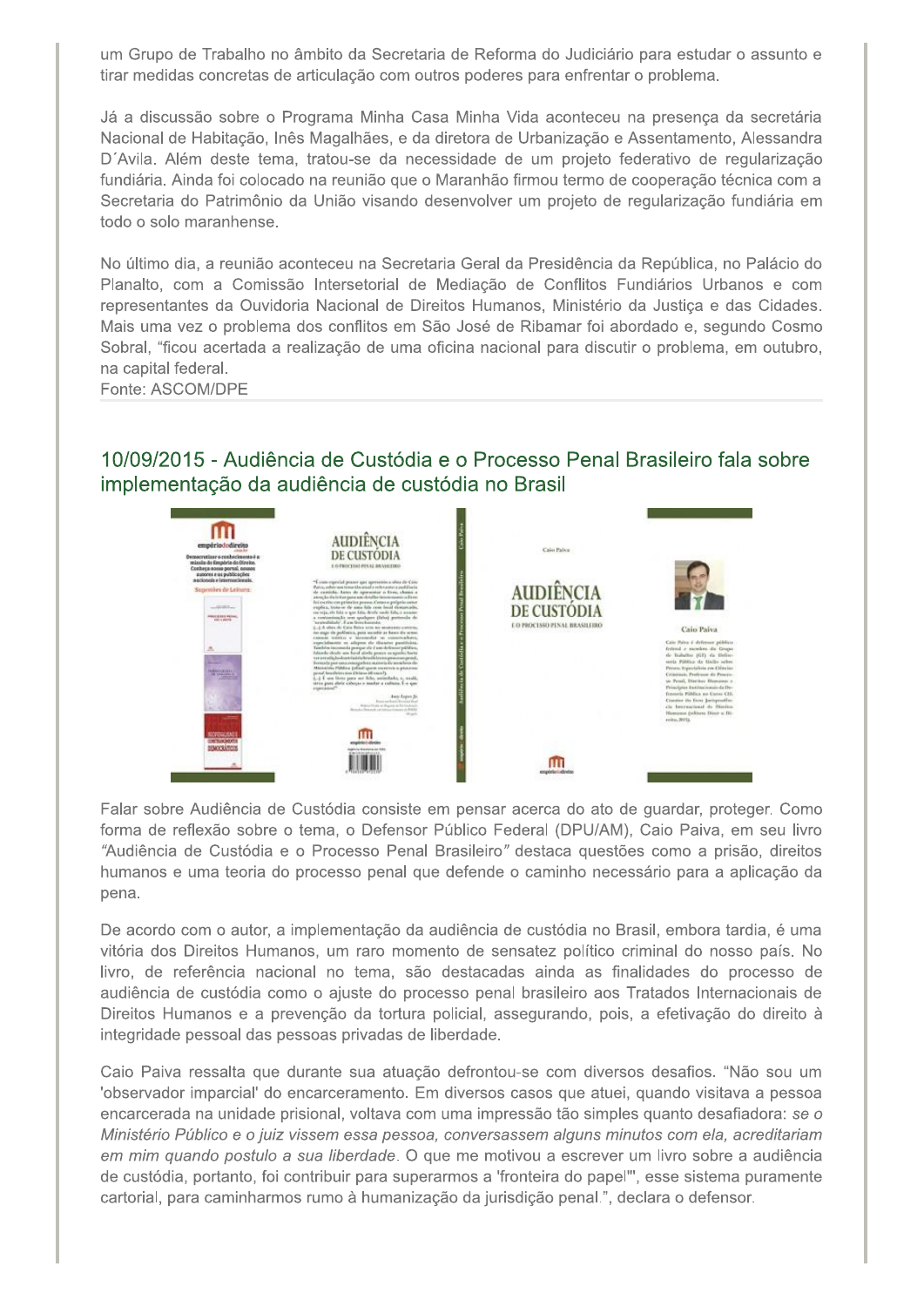Além disso, o autor fala sobre o Projeto Audiência de Custódia, que consiste na garantia da rápida apresentação do preso a um juiz nos casos de prisões em flagrante, e ainda reforça que o projeto iniciou-se efetivamente no Maranhão. "Embora o pioneirismo seja do Tribunal de Justiça do Estado do Maranhão, que regulamentou a audiência de custódia por meio do Provimento nº 14 de 24/04/2014, o tema somente se tornou uma pauta nacional do Poder Judiciário após o incentivo vindo do Conselho Nacional de Justiça com o Projeto Audiência de Custódia, lançado em 06/02/2015, que teve a sua frente o protagonismo do Ministro Ricardo Lewandowski e do seu juizauxiliar Luis Lanfredi, que empreenderam uma verdadeira saga pelos Tribunais de diversos Estados para apresentar o Projeto e incentivar a sua adoção, objetivo conquistado com bastante êxito. Avalio essa ação de forma muito positiva e a considero uma vitória dos direitos humanos", declara.

Durante a entrevista, o Defensor Público Federal Caio Paiva ainda agradeceu a oportunidade de apresentar seu livro aos colegas e ressalta a admiração pelo belíssimo trabalho desempenhado pela colega defensora pública e presidente da Associação, Clarice Binda.

### 09/09/2015 - AIDEF realiza moção de apoio às Defensorias Públicas



A Associação Interamericana de Defensorias Públicas (AIDEF) aprovou por unanimidade moção de apoio às Defensorias Públicas da União e do Distrito Federal, que lutam contra Ação Direta de Inconstitucionalidade (ADI) que questiona Proposta de Emenda à Constituição (PEC) que concedeu autonomia a essas instituições.

O presidente do Colégio Nacional de Defensores Públicos Gerais (Condege), Luis Carlos de Aguiar Portela, e o Defensor Público Geral Federal, Haman Córdova, defenderam a proposição aprovada junto à Associação Interamericana de Defensores Públicos (AIDEF), ressaltando a importância do fortalecimento das Defensorias Públicas e a manutenção dos avanços alcançados em toda a América Latina.

Toda essa discussão aconteceu durante encontro da AIDEF em Santiago, no Chile, no último dia 6. Na ocasião, Portela salientou a necessidade de apoio da AIDEF às Defensorias Públicas da União e do Distrito Federal.

O presidente do Condege observou ainda que no caso de uma remota possibilidade de ser julgada procedente, a ADI seria um grande retrocesso, com efeito devastador e em cascata às Defensorias não só do Brasil como do mundo, gerando precedente perigoso e ofensivo às resoluções da Organização dos Estados Americanos (OEA), que recomenda aos países signatários que concedam autonomia às suas respectivas Defensorias.

De acordo com a Assessoria de Comunicação da ANADEP, a moção foi aprovada na última semana na reunião da AIDEF, no Chile. A diretora de relações internacionais da ANADEP, Adriana Burger esteve presente.

Fonte: ASCOM/ANADEP

09/09/2015 - ANADEP trata do PL 2882 com deputado Laudivio Carvalho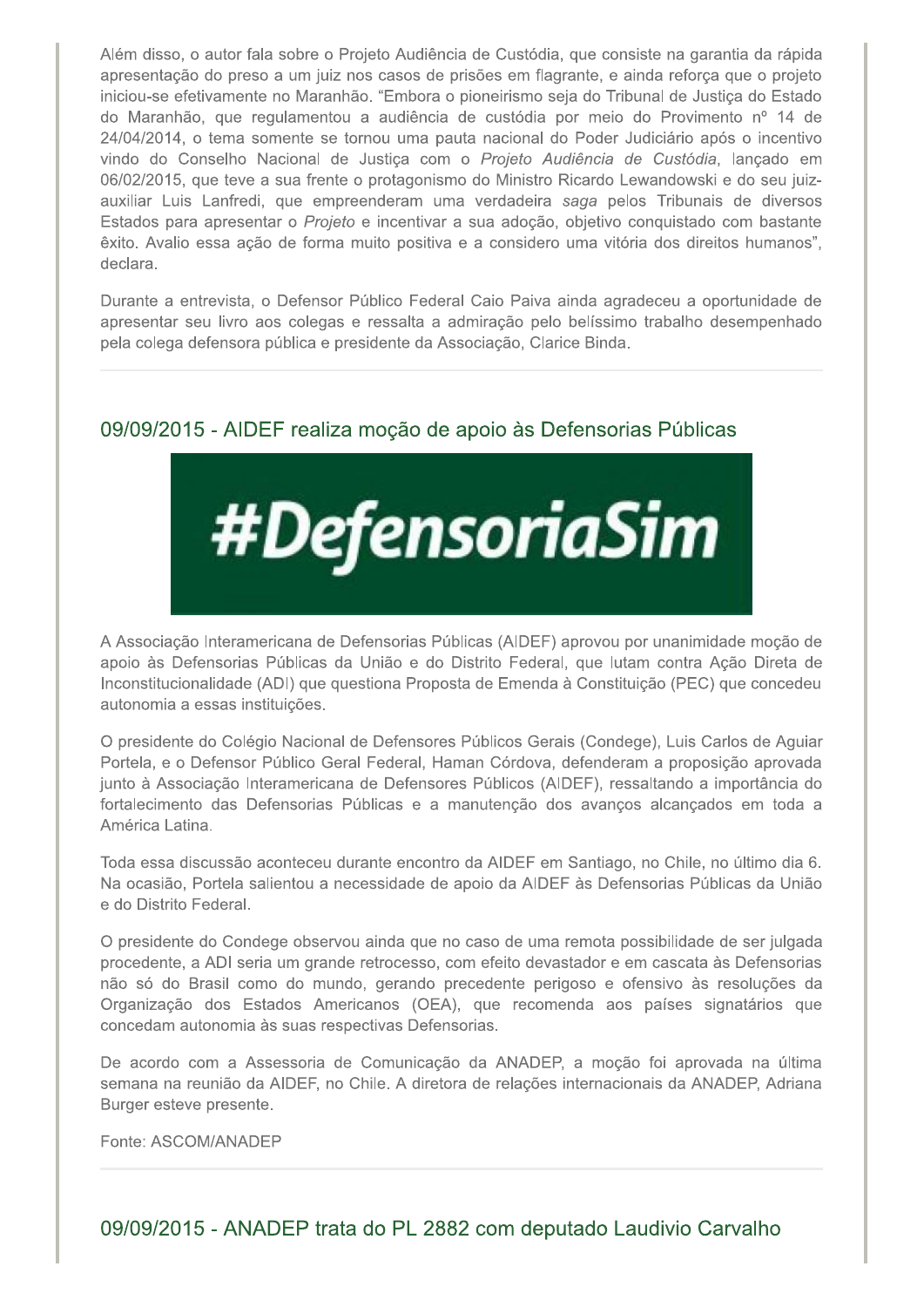

A vice-presidente da ANADEP, Marta Zanchi, e a Presidente da ADPEMA e diretora para assuntos legislativos, Clarice Binda, reuniram-se na última semana com o deputado Laudivio Carvalho (PMDB/MG) para tratar do PL 2882/2015 de sua autoria. O projeto altera a Lei nº 10.406 de 2002 e facilita o registro de nascimento de recém-nascidos por maiores de 16 anos, independentemente da assistência de seus representantes legais. A proposta foi encaminhada pela defensora pública do Rio de Janeiro, Elisa Cruz, que faz parte da Comissão da Infância e Juventude da ANADEP.

Conforme a Comissão, o PL 2882/2015 assegura a efetivação da dignidade da pessoa humana ao reconhecer, dentro das limitações etárias, o exercício da autonomia de adolescentes entre 16 e 18 anos, bem como facilita o conhecimento da ascendência biológica do recém-nascido. Ainda, segundo a Comissão, o projeto fará uma correção do Código Civil, em direção à valorização da dignidade, tal como determinado pelo projeto constitucional, ao assegurar a atuação independente do maior de 16 anos também em situações existenciais, quando a previsão original do código referia-se, equivocadamente, apenas aos atos testamentários, de natureza patrimonial.

A ideia é que a proposta atenda às políticas e aos programas de erradicação de subregistro que têm sido realizadas no país, facilitando a existência formal da pessoa perante o Estado brasileiro e permitindo a sua inclusão em programas assistenciais e de saúde. Logo, permitirá um melhor conhecimento da realidade do país pelos órgãos públicos e a adoção de políticas públicas mais eficazes, tanto na distribuição dos recursos quanto na sua aplicação.

Segundo os dados divulgados pelo IBGE em dezembro de 2014, o número de crianças não registradas em cartórios no ano do nascimento caiu de 18,8% em 2003 para 5,1% em 2013. Apesar da queda, ainda persiste índice a ser objeto de cuidado pelo Poder Público. A mesma publicação do IBGE informa que o percentual de mulheres que tiveram filhos pode alcançar até 25% dependendo da região do país, de modo que a facilitação do registro civil pode servir de incentivo a redução do índice de subregistro.

Em anexo nota técnica emitida pela Comissão da Infância e Juventude da ANADEP sobre o tema.

Fonte: ASCOM/ANADEP

Ver edições anteriores »